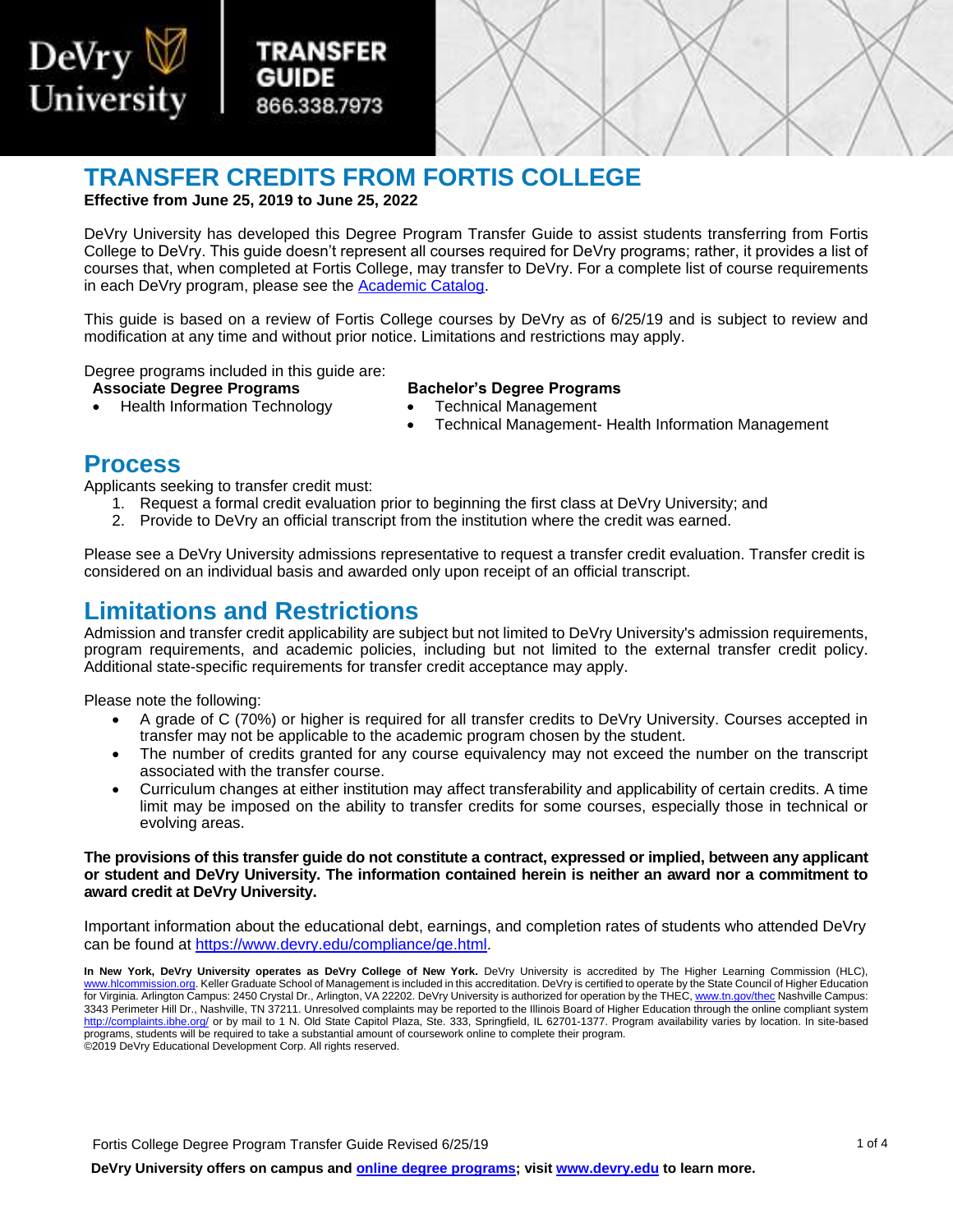



|                                      |                                    |                             | popular opiorito dilocipiirto carrillo applica ao opoiar colorito<br>credit toward this program. |  |  |  |
|--------------------------------------|------------------------------------|-----------------------------|--------------------------------------------------------------------------------------------------|--|--|--|
| <b>Health Information Technology</b> |                                    |                             |                                                                                                  |  |  |  |
| <b>HIT111</b>                        | Basic Medical Terminology          | AHP 105                     | Medical Terminology                                                                              |  |  |  |
| <b>HIT 230</b>                       | Health Insurance and Reimbursement | MBC 125 &<br><b>MOA 125</b> | <b>Reimbursement Methods and Procedures</b><br>Medical Records and Insurance                     |  |  |  |

|                                      | <b>Technical Management Bachelor's Degree Program</b><br><b>Health Information Management Technical Specialty</b> |                                                                                                                                                            |                                                                              |  |
|--------------------------------------|-------------------------------------------------------------------------------------------------------------------|------------------------------------------------------------------------------------------------------------------------------------------------------------|------------------------------------------------------------------------------|--|
| <b>DeVry University Courses</b>      |                                                                                                                   | <b>Fortis College Courses</b>                                                                                                                              |                                                                              |  |
| <b>Humanities</b>                    |                                                                                                                   | Three semester-credit hours of coursework in any applicable<br>humanities discipline can be applied as humanities credit toward<br>this program.           |                                                                              |  |
| <b>Social Sciences</b>               |                                                                                                                   | Up to 6 semester-credit hours of coursework in any applicable<br>social science discipline can be applied as social science credit<br>toward this program. |                                                                              |  |
|                                      | <b>Business, Management and Technology</b>                                                                        |                                                                                                                                                            |                                                                              |  |
| HIT230                               | Health Insurance and Reimbursement                                                                                | MBC 125 &<br><b>MOA 125</b>                                                                                                                                | <b>Reimbursement Methods and Procedures</b><br>Medical Records and Insurance |  |
| <b>Health Information Technology</b> |                                                                                                                   |                                                                                                                                                            |                                                                              |  |
| <b>HIT111</b>                        | <b>Basic Medical Terminology</b>                                                                                  | AHP 105                                                                                                                                                    | Medical Terminology                                                          |  |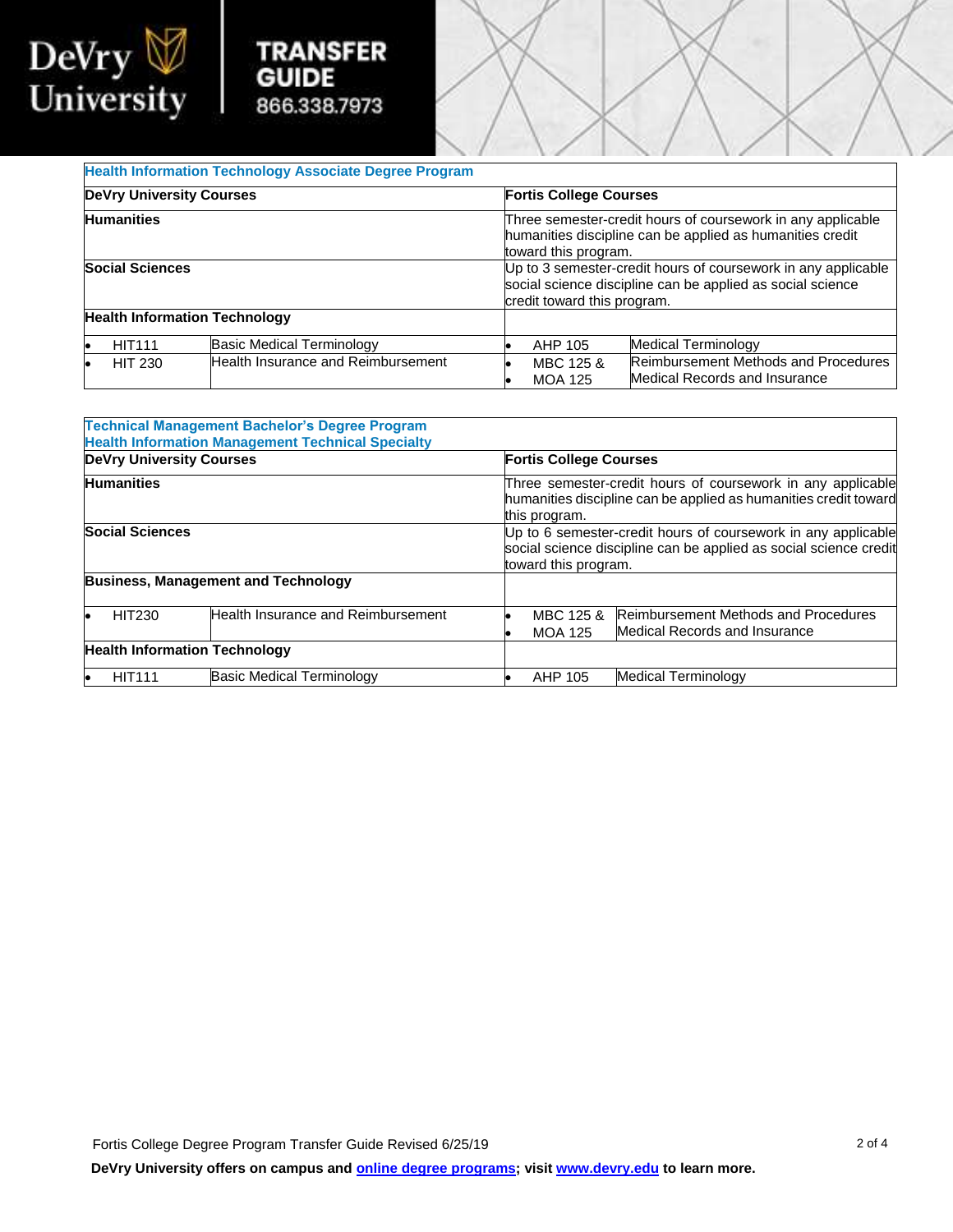

## **TRANSFER GUIDE** 866.338.7973

| <b>Technical Management Bachelor's Degree Program</b> |                                                                                                                                                                |  |  |  |  |
|-------------------------------------------------------|----------------------------------------------------------------------------------------------------------------------------------------------------------------|--|--|--|--|
| <b>DeVry Courses</b>                                  | <b>Fortis College Courses</b>                                                                                                                                  |  |  |  |  |
| <b>Humanities</b>                                     | Three semester-credit hours of coursework in any applicable<br>humanities discipline can be applied as humanities credit toward<br>this program.               |  |  |  |  |
| <b>Social Sciences</b>                                | Up to 6 semester-credit hours of coursework in any applicable<br>social science discipline can be applied as social science credit<br>toward this program.     |  |  |  |  |
| <b>Mathematics and Natural Sciences</b>               | Three semester-credit hours of coursework in any applicable<br>natural sciences discipline can be applied as natural science<br>credit toward this program.    |  |  |  |  |
| Additional General Education Selection                | Three semester-credit hours of coursework in any applicable<br>general education discipline can be applied toward this program<br>requirement.                 |  |  |  |  |
| <b>Electives</b>                                      | Up to 25 credit hours of qualifying prior college coursework not<br>meeting other program requirements may be applied toward<br>elective hours.                |  |  |  |  |
| <b>Technical Specialty</b>                            |                                                                                                                                                                |  |  |  |  |
| <b>General Technical Option</b>                       | Up to 27 credit hours of qualifying prior college coursework not<br>meeting other program requirements may be applied toward<br>the technical specialty hours. |  |  |  |  |

coursework may apply. *The general technical option is designed for students who wish to apply prior coursework to a particular career area. DeVry coursework, qualifying coursework from a prior college experience, or a combination of DeVry and qualifying prior* 

The following disciplines can apply to the General Technical Option with a minimum of 23 credit hours in a particular *career area. The remaining four credit hours are taken at DeVry. The following are examples of course distribution into the GTO. Other courses not listed may apply to the GTO.* 

| <b>Dental Assisting</b>                   |                                           |                |                                           |
|-------------------------------------------|-------------------------------------------|----------------|-------------------------------------------|
| <b>DAS 110</b><br>$\bullet$               | <b>Fundamentals of Dental Assisting</b>   | <b>DAS 135</b> | Dental Radiology                          |
| <b>DAS 115</b><br>$\bullet$               | <b>Preventive Dentistry and Nutrition</b> | <b>DAS 140</b> | Dental Office Procedures and Billing      |
| <b>DAS 120</b><br>$\bullet$               | Dental Procedures and Techniques          | <b>DAS 145</b> | Dental Specialties and Expanded Function  |
| <b>DAS 125</b><br>$\bullet$               | Dental Materials and Lab Techniques       | <b>DAS 150</b> | Capstone and Career Development           |
| <b>DAS 130</b><br>$\bullet$               | Dental Restorative Procedures             |                |                                           |
| <b>Medical Assisting</b>                  |                                           |                |                                           |
| AHP 101<br>$\bullet$                      | Intro to Health Professions               | <b>MAS 125</b> | <b>Invasive Clinical Procedures</b>       |
| AHP 105<br>$\bullet$                      | Medical Terminology                       | <b>MAS 135</b> | Certificate Review and Career Development |
| AHP 106<br>$\bullet$                      | Medical Anatomy and Physiology            | <b>MOA 110</b> | Medical Office Procedures                 |
| <b>MAS 110</b><br>$\bullet$               | <b>Clinical Procedures and Techniques</b> | <b>MOA 115</b> | Medical Records and Insurance             |
| <b>MAS 115</b><br>$\bullet$               | Laboratory Procedures and Techniques .    | <b>MOA 120</b> | Electronic Health Records                 |
| <b>Medical Assisting with Basic X-Ray</b> |                                           |                |                                           |
| AHP 101<br>$\bullet$                      | Intro to Health Professions               | <b>MAS 115</b> | Laboratory Procedures and Techniques      |
| AHP 105<br>$\bullet$                      | Medical Terminology                       | <b>MAS 125</b> | Invasive Clinical Procedures              |
| AHP 106<br>$\bullet$                      | Medical Anatomy and Physiology            | <b>MOA 110</b> | <b>Medical Office Procedures</b>          |
| <b>BXR 110</b><br>$\bullet$               | Intro to X-Ray Technology                 | <b>MOA 115</b> | Medical Records and Insurance             |
| <b>BXR 116</b><br>$\bullet$               | Principles of Radiography                 | <b>MOA 120</b> | Electronic Health Records                 |
| <b>MAS 110</b>                            | <b>Clinical Procedures and Techniques</b> |                |                                           |

Fortis College Degree Program Transfer Guide Revised 6/25/19

**DeVry University offers on campus and [online degree programs;](https://www.devry.edu/online-programs/area-of-study.html) visi[t www.devry.edu](http://www.devry.edu/) to learn more.**